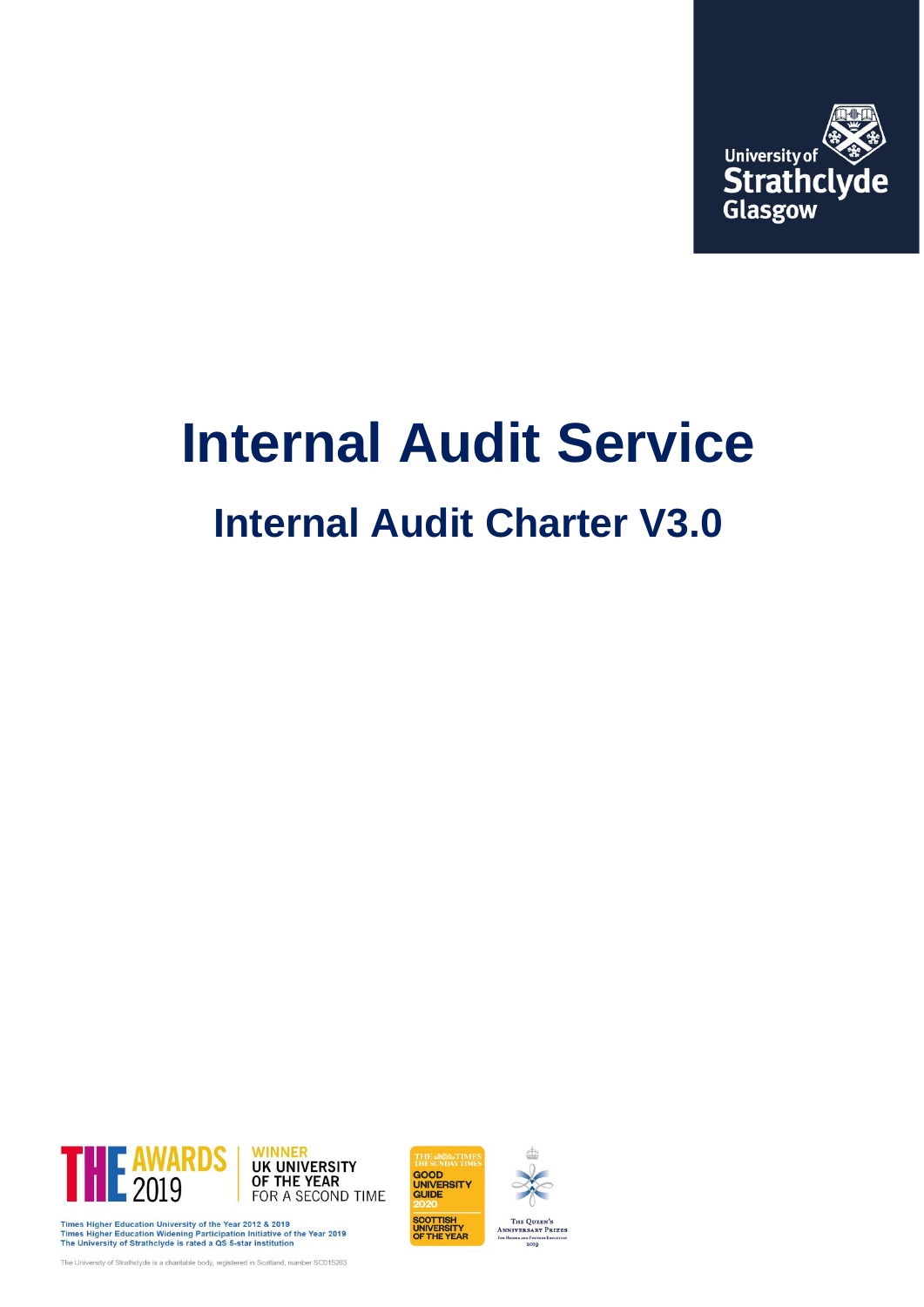## **Version Control and History**

| <b>Title</b>                                        | <b>Description</b>                                                                                                                 | <b>Author</b>                                 | <b>Approval</b>                                                                                        |
|-----------------------------------------------------|------------------------------------------------------------------------------------------------------------------------------------|-----------------------------------------------|--------------------------------------------------------------------------------------------------------|
| IAS Terms of<br>Reference<br>V1.0                   | First version published on the University's<br>website detailing objectives, scope and<br>approach.                                | Head of<br>Internal Audit<br>2008             | Chief Financial Officer 2008<br>Audit & Risk Committee 2008                                            |
| <b>IAS</b> Internal<br><b>Audit Charter</b><br>V2.0 | Major redraft to ensure full compliance<br>with the International Standards for the<br>Professional Practice of Internal Auditing. | Head of<br>Internal Audit<br><b>July 2020</b> | University Secretary & Compliance Officer<br>August 2020<br>Audit and Risk Committee<br>September 2020 |
| <b>IAS</b> Internal<br><b>Audit Charter</b><br>V3.0 | Minor amendments made to reflect the<br>new role of University Compliance<br>Officer.                                              | Head of<br>Internal Audit<br>April 2022       | University Compliance Officer<br>May 2022<br>Audit and Risk Committee<br>May 2022                      |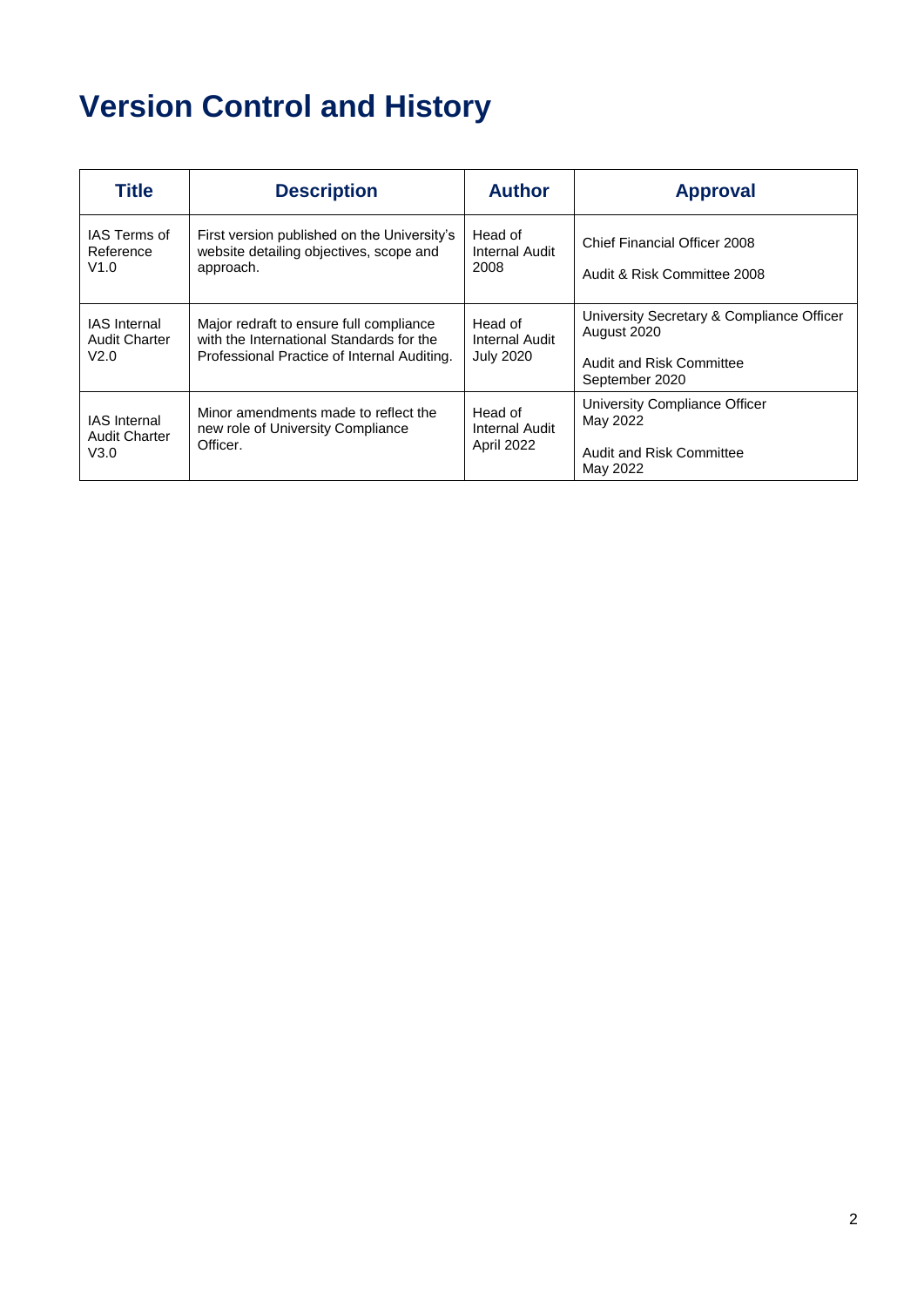### **Contents**

| 1. Introduction                                 | 4  |
|-------------------------------------------------|----|
| 2. Purpose and Mission                          | 4  |
| 3. Scope of the Internal Audit Service          | 4  |
| 4. Responsibilities                             | 5  |
| 5. Professionalism                              | 6  |
| 6. Independence and Objectivity                 | 6  |
| 7. Access                                       | 7  |
| 8. Internal Audit Strategic Plan                | 7  |
| 9. Internal Audit Planning                      | 8  |
| 10. Internal Audit Reporting and Monitoring     | 8  |
| 11. Audit and Risk Committee                    | 9  |
| 12. Quality Assurance and Improvement Programme | 9  |
| 13. Liaison with Third Parties                  | 10 |
| <b>14. Conflicts of Interest</b>                | 10 |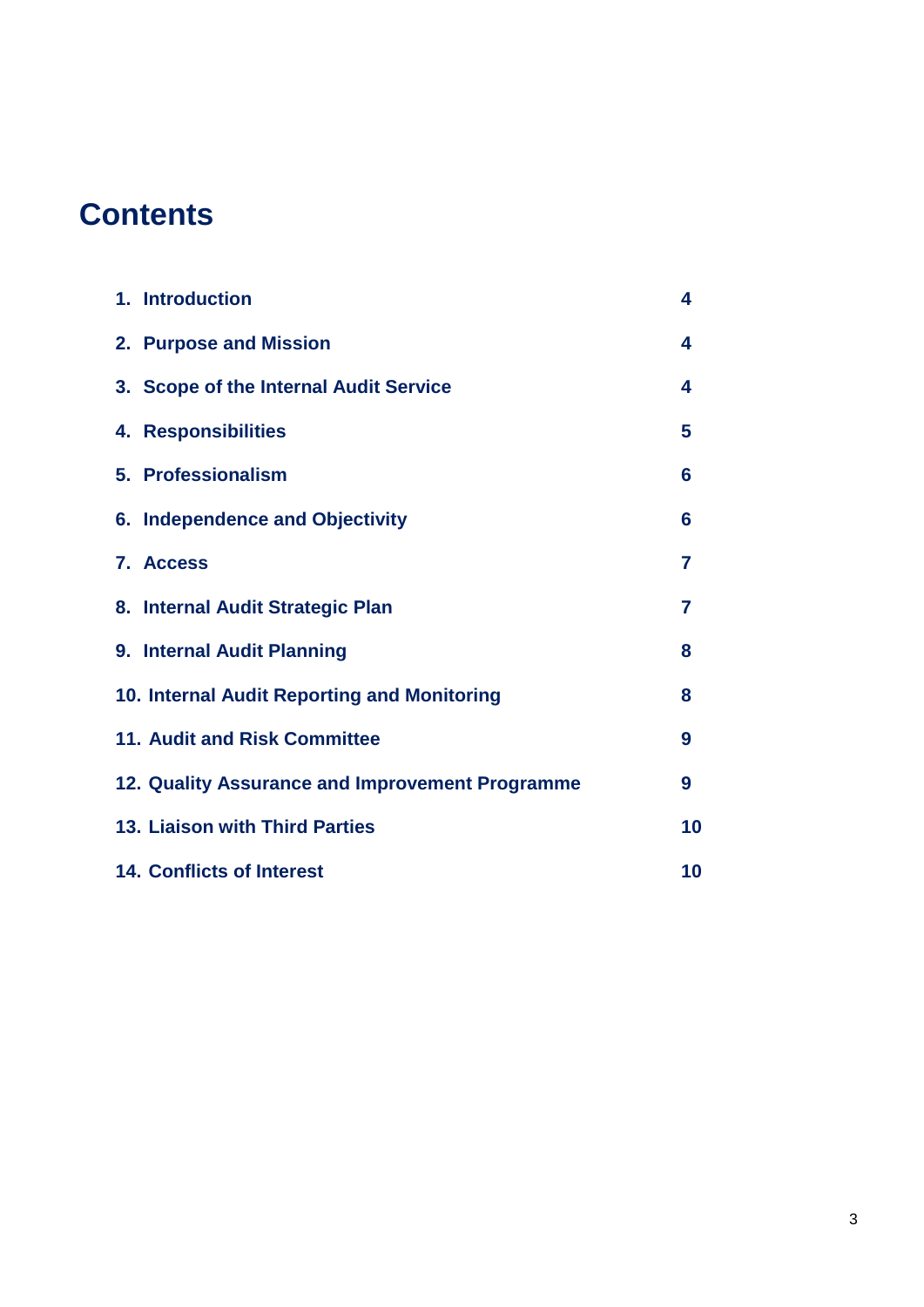#### **1. Introduction**

The effective operation of the Internal Audit Service (IAS) is a key part of the control environment required for the University to achieve its objectives. This Charter sets out the purpose, activities, scope and responsibilities of the IAS within the University and the arrangements for the management of the function, including ensuring its independence from the operational management of the University.

The internal audit activity will govern itself by adherence to The Institute of Internal Auditors' Mandatory Guidance, which includes the Core Principles for the Professional Practice of Internal Auditing, the Code of Ethics, the International Standards for the Professional Practice of Internal Auditing, and the Definition of Internal Auditing. The IIA's Mandatory Guidance constitutes the fundamental requirements for the professional practice of internal auditing and the principles against which to evaluate the effectiveness of the internal audit activity's performance. Adherence to the requirements within the Charter is mandatory for all IAS staff.

#### **2. Purpose and Mission**

The IAS forms a key part of the University's overall governance arrangements and provides its assurance and advisory service to the whole organisation, including Court and all levels of management. The IAS reports to Court, the Principal and the Audit and Risk Committee, thereby providing them with an evidence based annual assurance on the arrangements for risk management, internal control, governance, and value for money. The mission of the Internal Audit Service is as follows:

- To deliver a leading, high quality internal audit service to the University of Strathclyde;
- To provide the Principal and Court, through the Audit and Risk Committee, with an effective, independent and objective assurance and advisory service to evaluate and improve the adequacy and effectiveness of the University's risk management, internal control and governance processes; and
- To strive to provide quality advice that adds value and assists management achieve their objectives and in turn contributes to the achievement of the University's strategic objectives.

#### **3. Scope of the Internal Audit Service**

All of the University's activities, regardless of the funding source, fall within the remit of the IAS. The scope of internal auditing encompasses, but is not limited to, the examination and evaluation of the adequacy and effectiveness of the organisation's governance, risk management, and internal control processes in relation to the organisation's defined goals and objectives. Internal control objectives considered by the IAS include:

- Achievement of the organisation's strategic objectives;
- Reliability and integrity of financial and operational information;
- Effectiveness and efficiency of operations and programmes;
- Safeguarding of assets; and
- Compliance with laws, regulations, policies, procedures and contracts.

In undertaking the scope of work, IAS will determine whether the University's risk management, control and governance processes, as designed by management, are adequate and functioning in a manner to ensure:

- Risk appetite is established and risks are appropriately identified and managed;
- Interaction with the various governance groups occurs as needed:
- Significant financial, managerial, and operating information is accurate, reliable, and timely;
- Sufficient management information is used for decision-making;
- Employees' actions are in compliance with policies, standards, procedures, and applicable laws and regulations;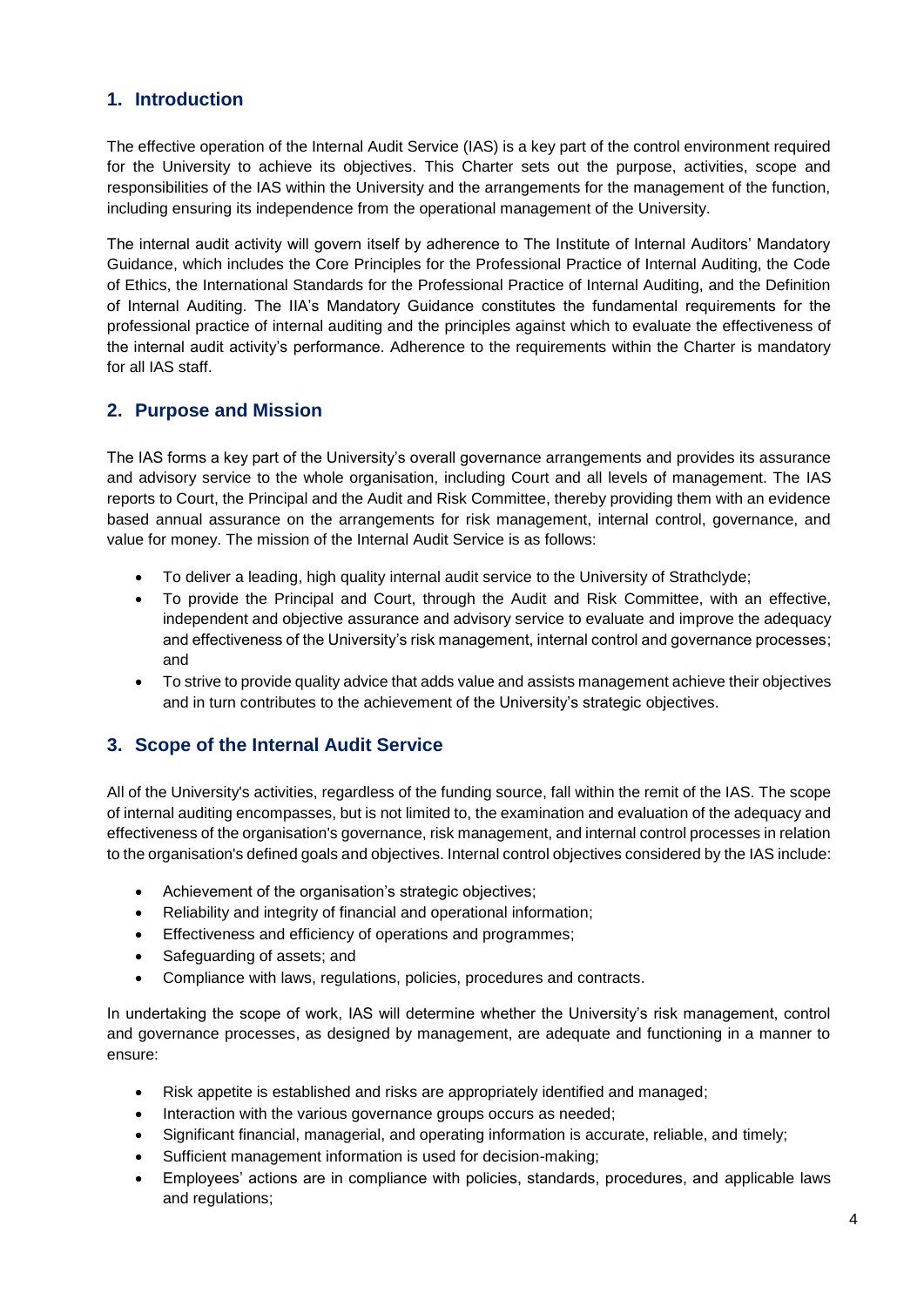- Resources are acquired economically, used efficiently, and adequately protected;
- Programmes, plans, and objectives are achieved;
- Quality and continuous improvement are fostered in the University's control processes; and
- Significant legislative or regulatory issues impacting the University are recognised and addressed properly.

IAS is responsible for evaluating all processes of the University including governance processes and risk management processes. IAS may perform consulting and advisory services related to governance, risk management and control as appropriate for the organisation. It may also evaluate specific operations at the request of the Audit & Risk Committee or management, as appropriate.

To ensure compliance with the Scottish Funding Council (SFC) Financial Memorandum, IAS must consider University of Strathclyde Students Association (USSA) as part of its annual audit needs assessment to assess whether there is a requirement for a review of its financial and other management control systems.

Based on its activity, IAS is responsible for reporting significant risk exposures and control issues identified to the Audit and Risk Committee and management, including fraud risks, governance issues, and significant control weaknesses.

IAS may also conduct any special reviews requested by Court, Audit and Risk Committee or senior management, provided such reviews do not compromise its objectivity or independence. Where the resources required to undertake such reviews could impact on the achievement of the approved audit plan, the Head of Internal Audit is required to notify the Convener of Audit and Risk Committee and the Principal to this effect.

#### **4. Responsibilities**

#### **Management**

It is management's responsibility to establish a sound internal control system. The internal control system comprises the whole network of systems and processes established to provide reasonable assurance that organisational objectives will be achieved, with particular reference to:

- risk management;
- the effectiveness of operations;
- the economic and efficient use of resources;
- compliance with applicable policies, procedures, laws and regulations;
- safeguards against losses, including those arising from fraud, irregularity or corruption; and
- the integrity and reliability of information and data.

#### **Internal Audit**

The IAS assists management by examining, evaluating and reporting on the controls in order to provide an independent assessment of the adequacy of the internal control system. To achieve this, the IAS should:

- analyse the internal control system and establish a review programme;
- identify and evaluate the controls which are established to achieve objectives in the most economic and efficient manner;
- report findings and conclusions and, where appropriate, make recommendations for improvement;
- provide an opinion on the reliability of the controls in the system under review; and
- provide assurance based on the evaluation of the internal control system within the organisation as a whole.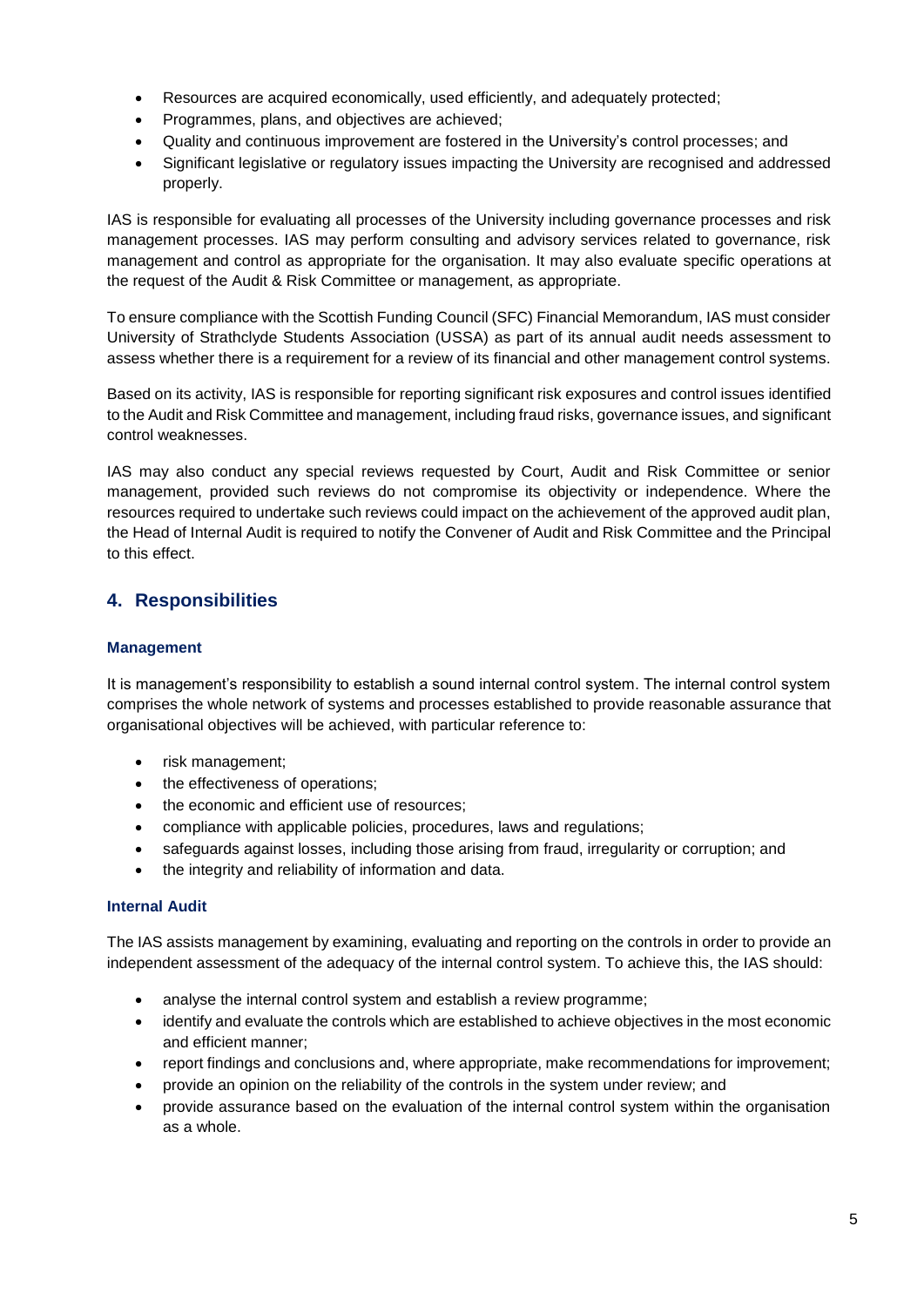#### **5. Professionalism**

IAS is committed to the highest professional standards. Its work will be performed with due professional care and will govern itself by adherence to The Institute of Internal Auditors' mandatory guidance including the Definition of Internal Auditing; the Core Principles of Professional Practice of Internal Auditing; the Code of Ethics; and the International Standards for the Professional Practice of Internal Auditing (Standards). IAS are expected to comply with the ten core principles set out in the IIA International Professional Practices Framework:

- Demonstrate integrity;
- Demonstrate competence and due professional care;
- Be objective and free from undue influence (independent);
- Align with the strategies, objectives, and risks of the organisation;
- Be appropriately positioned and adequately resourced;
- Demonstrate quality and continuous improvement;
- Communicate effectively;
- Provide risk-based assurance;
- Be insightful, proactive, and future-focused; and
- Promote organisational improvement.

IAS must also comply with requirements laid down by professional bodies such as; the Chartered Institute of Internal Auditors (IIA); the Chartered Institute of Public Finance and Accountancy (CIPFA); the Association of Chartered Certified Accountants (ACCA); and the Scottish Funding Council (SFC) through its Financial Memorandum with the University. In practice, it will also ensure compliance with the UK Public Sector Internal Audit Standards, which derive from the IIA's International Professional Practices Framework.

In achieving its objectives, IAS will prepare and implement an audit strategy that takes cognisance of the University's arrangements for risk management, control and governance and for achieving value for money. Its approach is designed to be consultative, transparent, collaborative, supportive and focused on meeting the needs of both the University and its stakeholders. The IAS maintains an Internal Audit Manual that provides further guidance to audit staff on the standards and approach required.

The Head of Internal Audit will implement measures to monitor the effectiveness of the service and compliance with standards. This includes undertaking stakeholder satisfaction surveys and, on an annual basis, completing the Council for Higher Education Internal Auditors (CHEIA) Quality Assurance selfassessment tool. In line with the revised 2017 Public Sector Internal Audit Standards, the Head of Internal Audit is required to arrange an independent external quality assurance review every five years. The Audit and Risk Committee will consider and approve the performance measures and may also seek an independent assessment of internal audit's effectiveness.

IAS are committed to fully adhering to all of the University's relevant policies and procedures and confirms compliance via sample checking of the Heads of Department/School/Directors' self-assessment of the annual Key Controls Checklist which is submitted to the University Compliance Officer for review.

#### **6. Independence and Objectivity**

Internal audit must be completely independent of the activities subject to audit in order to provide objective and unbiased assurance.

IAS does not perform an executive or operational role, nor does it have any responsibility for the development, implementation or operation of systems. To maintain independence and objectivity, IAS activities must remain free from any interference or scope limitations from within the University. The Head of Internal Audit, subject to any guidance from the Audit and Risk Committee, is solely responsible for the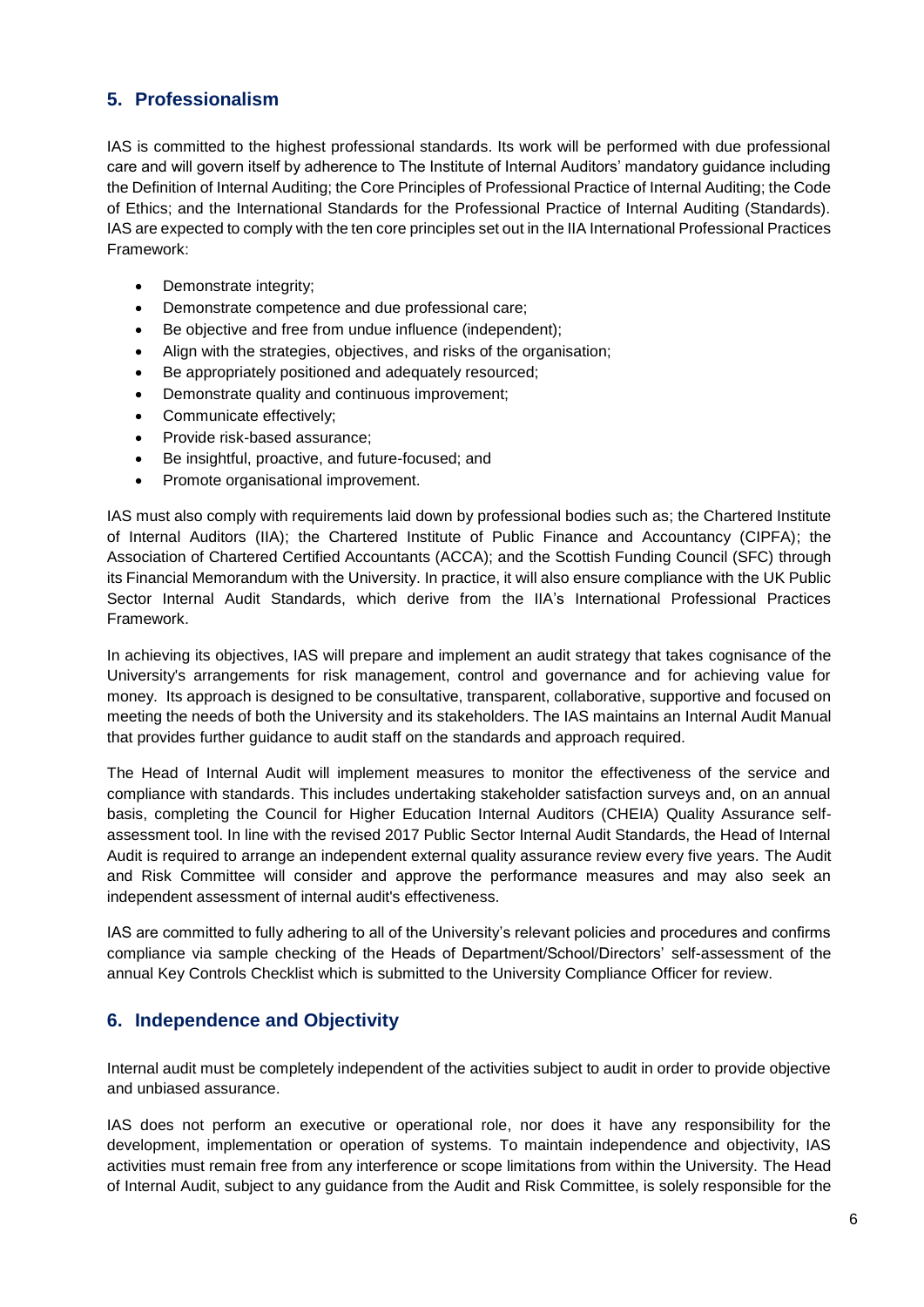management and development of the service. The Head of Internal Audit reports functionally to the Chair of the Audit and Risk Committee and administratively to the University Compliance Officer. The Head of Internal Audit also has direct access to the Convener of Court, the Treasurer and the Principal. IAS will:

- Disclose any impairment of independence or objectivity, in fact or appearance, to the Chair of the Audit and Risk Committee.
- Exhibit professional objectivity in gathering, evaluating, and communicating information about the activity or process being examined.
- Make balanced assessments of all available and relevant facts and circumstances.
- Take necessary precautions to avoid being unduly influenced by their own interests or by others in forming judgments.

The Head of Internal Audit will confirm the independence of the IAS team to the Audit and Risk Committee annually via the Annual Report.

#### **7. Access**

IAS, with strict accountability for confidentiality and safeguarding records and information, is authorised full, free and unrestricted access to any and all of the University's records, physical properties and personnel pertinent to carry out the internal audit activities. At the direction of the Audit and Risk Committee, IAS can access the external specialist services deemed necessary to conduct an internal audit review.

All University employees and third parties are requested to assist IAS in fulfilling its roles and responsibilities. IAS have free and unrestricted access to the Audit and Risk Committee, the Convenor of Court, the University Treasurer and the Principal.

The Head of Internal Audit should have the right to attend and observe all or part of executive committee meetings and any other key management decision-making fora. This enables internal audit to understand better the strategy of the business, key business issues and decisions, and to adjust internal audit priorities where appropriate. It also facilitates a better working relationship with executive committee members.

IAS will comply with all reasonable requests from the external auditors and the Scottish Funding Council for access to any information, files or working papers obtained or prepared during audit work that are required to discharge their own responsibilities.

#### **8. Internal Audit Strategic Plan**

The Head of Internal Audit will present the annual strategic plan (which includes the planned reviews for the year ahead and a rolling three-year plan) to the Audit and Risk Committee once a year for review and approval. The strategic plan will include an indicative scope for each review and a high level overview of the number of days of IAS resource that will be dedicated to each review. The Head of Internal Audit will communicate any resource limitations to the Chair of the Audit and Risk Committee.

The IAS strategic plan is prepared using a risk based approach and aims primarily to ensure assurance can be given about the key risks faced by the University in achieving its objectives. This involves reviewing the University's Strategy and Corporate Risk Register as well as the subsidiary registers held within individual Directorates, Faculties, Schools and Departments. In developing the plan, IAS also take into account their inherent knowledge and experience of the University's governance and control systems including the results of previous audit activities.

In developing the plan, IAS consult with senior managers and other key stakeholders, including members of the Audit & Risk Committee, to ensure the reviews are targeted at areas where the most value can be added. Furthermore, IAS take cognisance of professional publications including the annual Risk in Focus publication from the Chartered Institute of Internal Auditors which details the hot topics that internal audit functions should consider when developing their plan.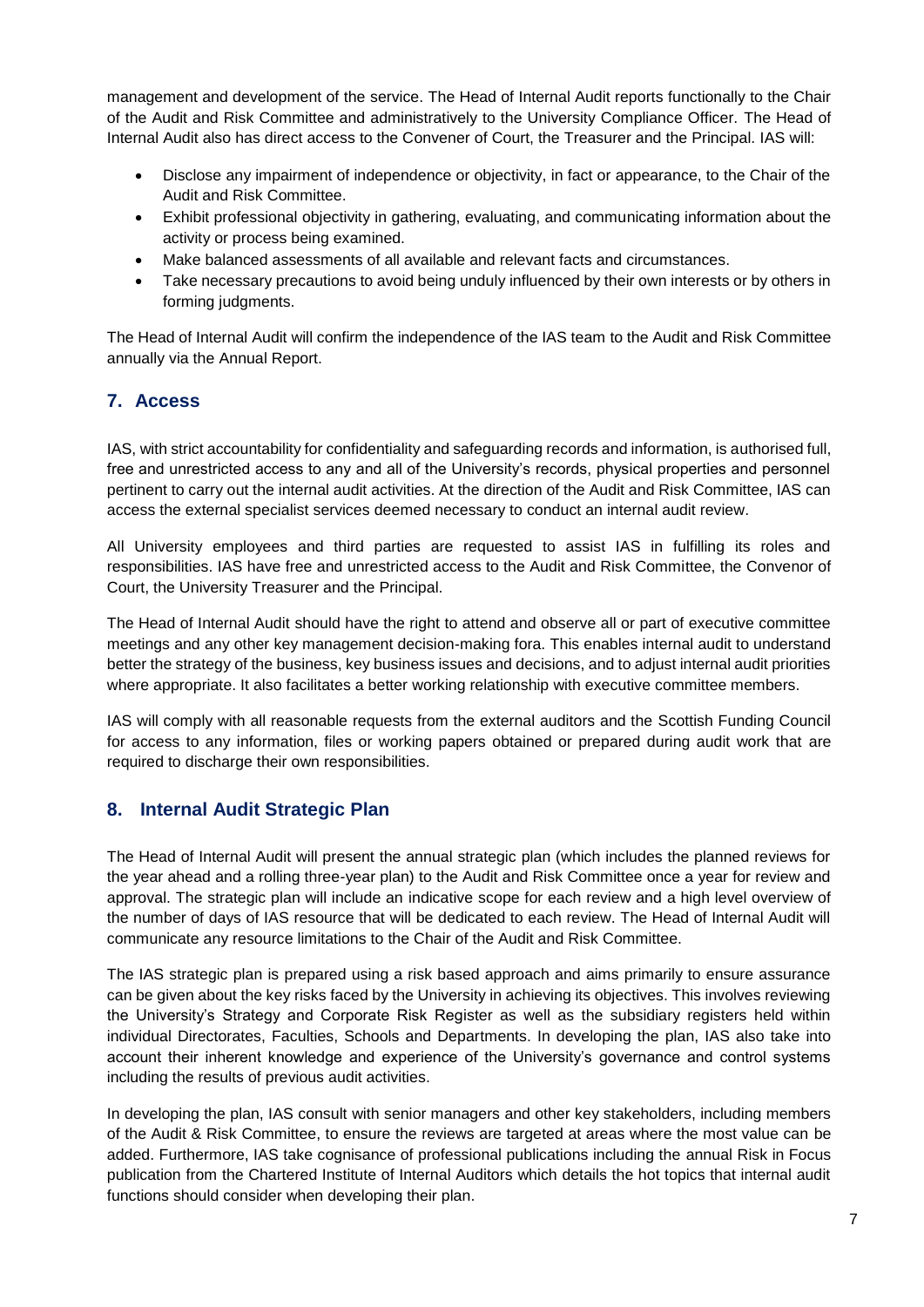In addition to the risk-based plan, IAS also perform annual recurring audit work. This work is designed to meet the requirements of the Scottish Funding Council's Financial Memorandum and Outcome Agreement.

Furthermore, IAS curate the University's Assurance Statement process by distributing the Key Controls Checklist and collating the results from individual departments and directorates. This process is designed to ensure management remain vigilant about their governance and control responsibilities in key areas. IAS review the returns to identify areas of risk or potential weakness which may require follow up. At request of the Audit & Risk Committee, IAS perform spot checks of selected areas of the Key Controls Checklist across a sample of departments and directorates.

In addition to the delivery of the strategic plan, IAS will continue to monitor key developments across the University that impact on governance, control and risk management. This includes ongoing engagement with management and other stakeholders, including external audit. IAS also attend and monitor the activities of several key groups and committees such as the Risk Group to maintain a watching brief on major developments and provide advice and assurance where appropriate.

IAS have a statutory duty to consider both value for money and the risk of fraud in each of the reviews carried out.

The strategic plan is designed to be fluid and will be updated to reflect any changing priorities or emerging risks. Any proposed changes will be discussed with the Audit & Risk Committee in order to obtain approval.

#### **9. Internal Audit Planning**

Following the approval of the IAS strategic plan, the Head of Internal Audit will identify the most appropriate Senior Officer to take on the role of Audit Sponsor. The Head of Internal Audit will contact each of the Audit Sponsors identified to conduct a scoping meeting, following which a draft scoping document will be issued for review and comment. The scoping document will include the background to the review, scope, objectives, timescales and key contacts likely to involved in the process. The scoping document will be agreed by the Audit Sponsor prior to the start of the internal audit review.

#### **10. Internal Audit Reporting and Monitoring**

A written report will be prepared and issued by the Head of Internal Audit or designee following conclusion of each internal audit engagement and will be distributed to the Audit Sponsor for management responses and comments.

Draft reports will be issued by email within 7 days of the closing meeting. The covering email will specify the deadline for management responses, which will normally be within a further two weeks. The management comments and response to the report will be overseen by the Audit Sponsor. IAS will then review the management actions and any comments on the report content. Once satisfied that the management actions adequately address the internal audit recommendations, IAS will issue the report as final to both the Audit Sponsor and the University Compliance Officer for final review and approval. Once approval is granted by the University Compliance Officer, the report is issued to Audit and Risk Committee members and will be presented at the next Committee meeting.

Each year, the Head of Internal Audit must submit an annual report to Court and the Principal through the Audit and Risk Committee. That report must include any significant findings up to the date of preparing the report. The report should give an overall opinion and assurance on the adequacy, reliability and effectiveness of the institution's arrangements for governance, risk management and internal control over the year to which it relates. It should also refer to the adequacy of the University's arrangements to ensure value for money. Interim reports on progress against the audit plan, including updates on findings and recommendations will be presented to the Audit and Risk Committee at each meeting. IAS report on management's progress in respect of implementing agreed management actions twice per annum (March and November).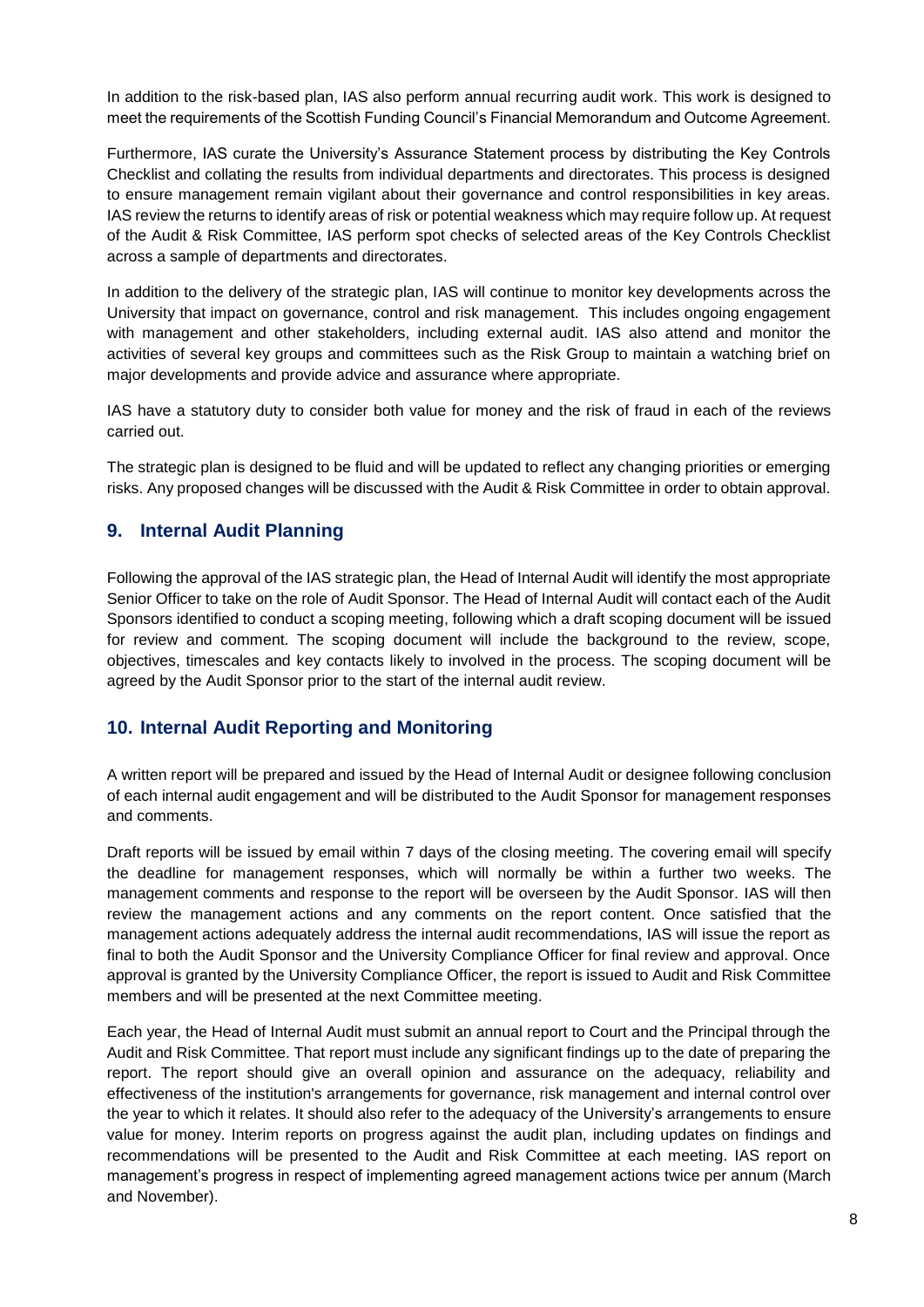The Head of Internal Audit is required to report to the Principal any serious weaknesses, significant fraud or major accounting breakdown discovered during the normal course of audit work. If the Principal refuses to report the matter to the Scottish Funding Council Accounting Officer, the Convener of the Audit and Risk Committee and the Convener of Court, then the Head of Internal Audit must report to them directly.

#### **11. Audit and Risk Committee**

The Audit and Risk Committee meets five times a year, normally in September, November, February (Annual Workshop), March, and May. The Head of Internal Audit and Senior Internal Auditors (where appropriate) will attend all meetings of the Audit and Risk Committee.

IAS schedule its work as far as possible to ensure a reasonable spread of reports are reported to each Committee meeting, thus allowing sufficient time for presentation and discussion. The Head of Internal Audit will generally present specific reports to the Audit and Risk Committee as follows:

| <b>Internal Audit Report</b>        | <b>Audit &amp; Risk Committee Meeting</b> |  |
|-------------------------------------|-------------------------------------------|--|
| Internal Audit Strategic Plan       | May                                       |  |
| Draft Annual Report                 | September                                 |  |
| <b>Final Annual Report</b>          | November                                  |  |
| Management Action Follow Up Reports | March and November                        |  |
| <b>Activity Reports</b>             | All Committee meetings                    |  |

The Audit and Risk Committee will meet privately with the Head of Internal Audit at least once a year, normally prior to the November Committee meeting.

#### **12. Quality Assurance and Improvement Programme**

The Public Sector Internal Audit Standards (PSIAS) were updated in April 2017 and state that the Chief Audit Executive must develop and maintain a Quality Assurance and Improvement Programme that covers all aspects of the internal audit activity. Per the requirements, the programme must be designed to enable an evaluation of the internal audit activity's conformance with the Standards and an evaluation of whether internal auditors apply the Code of Ethics. The programme should also assess the efficiency and effectiveness of the internal audit activity and identify opportunities for improvement. The programme must include both internal and external assessments, with an external assessment required at least once in every 5 years.

Separately, the Council for Higher Education Internal Auditors (CHEIA) developed a self-assessment tool for Internal Audit Services in the Higher Education sector in January 2014. This takes the form of 60 questions which are aligned to the PSIAS standards with the options for Heads of Internal Audit to rate their operations as Leading Practice, Meets Expectations, Developing and Immature. CHEIA notes that the PSIAS requirement for an external assessment can be discharged via completion of this tool with independent, external validation which is evidence based. CHEIA updated the self-assessment tool in April 2020 to ensure full alignment to the Chartered Institute of Internal Auditors Standards and to improve functionality.

The Head of Internal Audit completes the CHEIA self-assessment tool annually and submits the results to CHEIA in order to obtain benchmarking data from other Higher Education Institutions. The Head of Internal Audit reports the results of the self-assessment tool (and the benchmarking data) to the Audit and Risk Committee via the Annual Report.